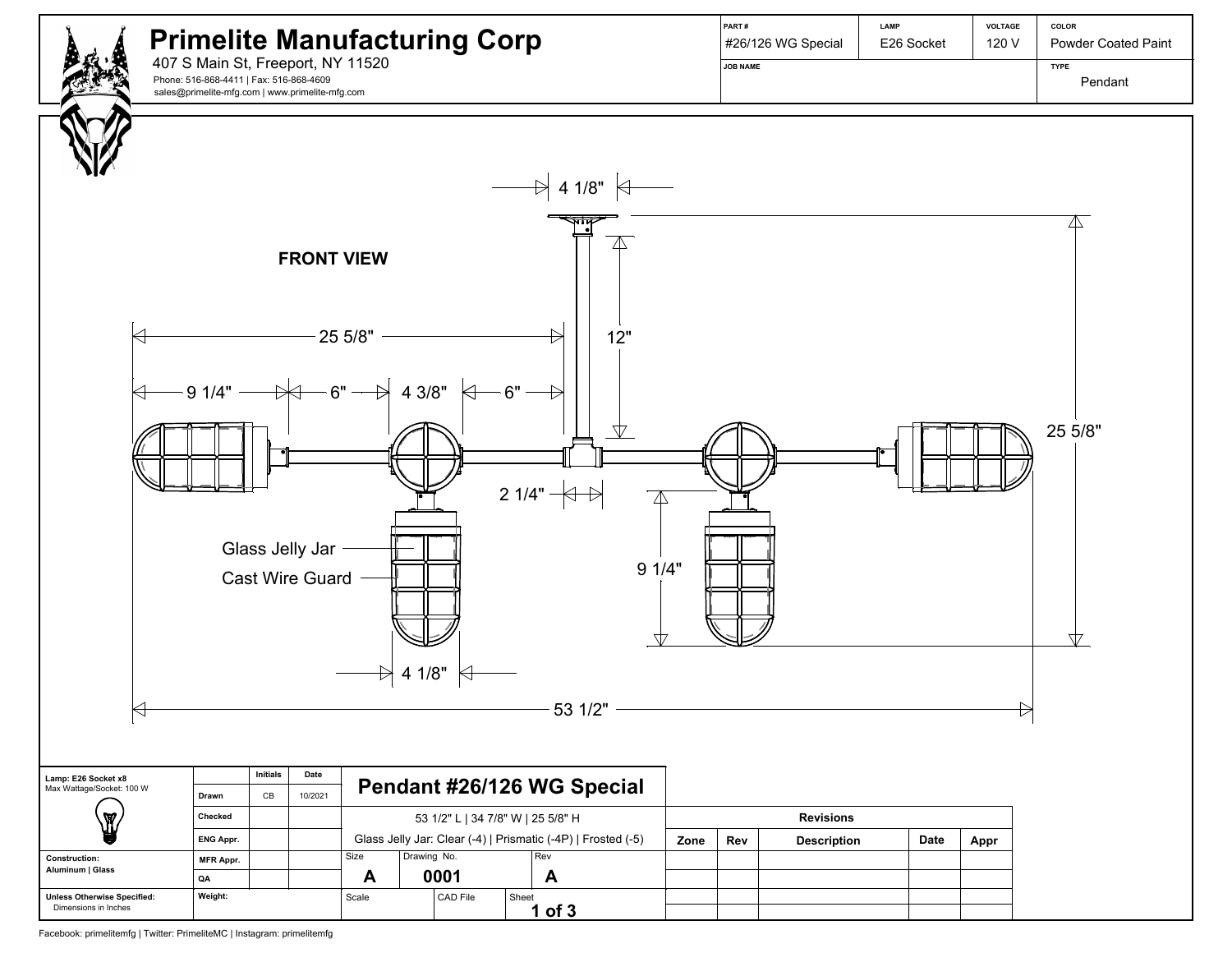

Facebook: primelitemfg | Twitter: PrimeliteMC | Instagram: primelitemfg